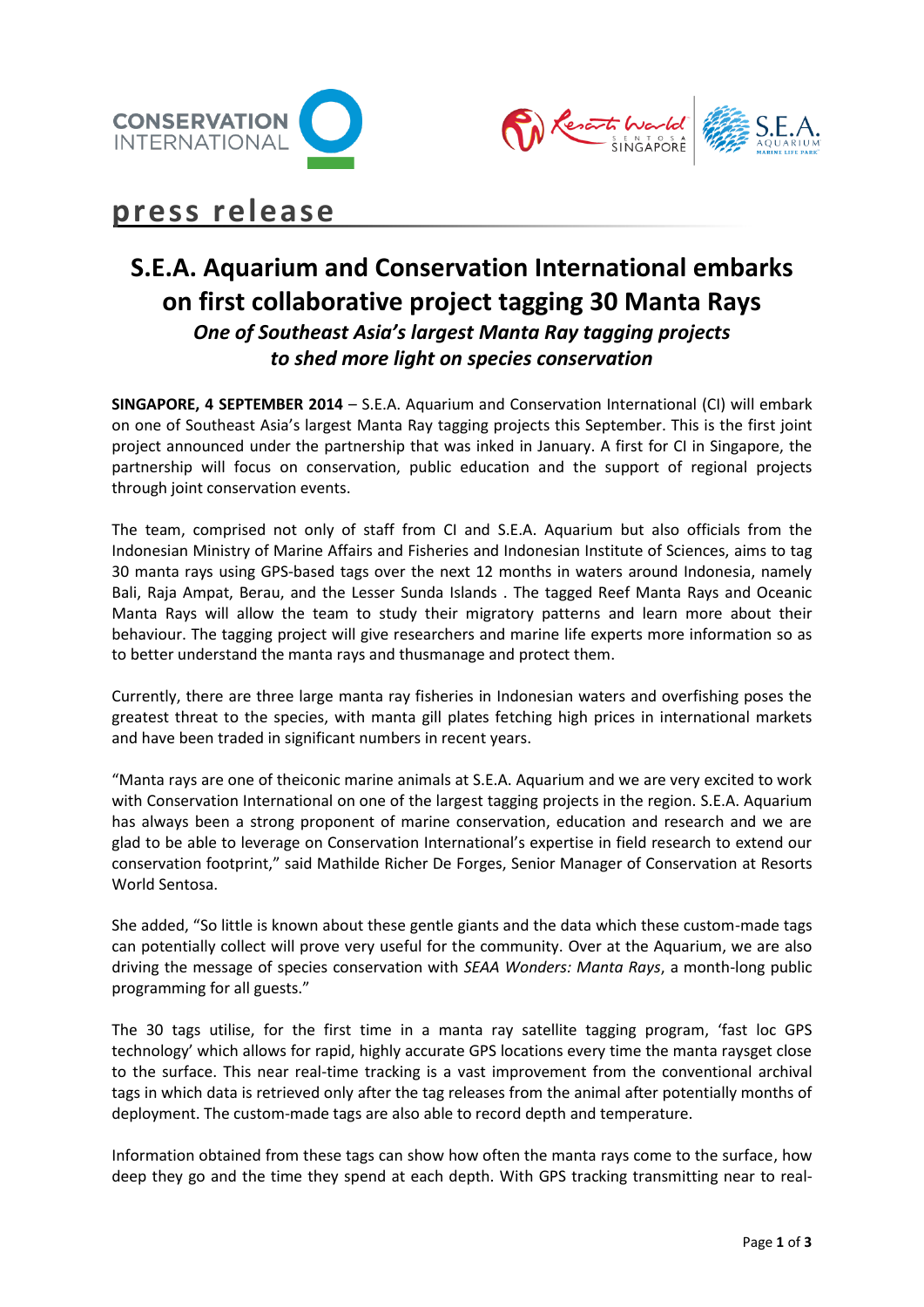time, the data will also show movement and migration patterns. Information collected from the tags will subsequently be utilized by the Indonesian Ministry of Marine Affairs and Fisheriesto develop conservation and tourism management policies for the manta rays. The tracking information will also be displayed at the S.E.A. Aquarium.

Dr Mark Erdmann, Vice President of Asia Pacific Marine Programs for Conservation International adds, "With the support of S.E.A. Aquarium, we have customised these tags with advanced technology for use in this project. The information retrieved from the tags can also aid in developing informed policies on manta ray tourism in Indonesia or other parts of the world which have healthy populations of manta rays. There is a need to raise awareness aboutmanta rays, and with the Aquarium's large visitor numbers, we can reach a significant percentage of the public that might not otherwise be exposed to conservation messaging."

Dr Erdmann added, "Manta rays are a truly majestic species with an estimated global tourism value of around \$140 million US dollars. We hope that our research will inform conservation plans and support tourism for the region so that these animals are increasingly recognized by all levels of society for their value alive rather than fished for their gills."

Dr Erdmann is also one of the speakers invited by S.E.A. Aquarium for September's Manta Ray conservation month, *SEAA Wonders: Manta Rays*. He will be sharing more about this project and the need to conserve these animals on 6 and 7 September 2014.

*S.E.A. Aquarium has a month of themed activities centered around Manta Rays this September, to raise awareness for these gentle giants. September's "SEAA Wonders: Manta Rays" will seek to engage guests through fun learning activities to drive the message of conservation home.* 

*Key highlights include talks by experts who will share about their work with manta rays and their conservation efforts. Certified open water divers can also go for a dive in one of the world's largest aquariums and come face to face with the majestic yet elusive manta rays.* 

*For more information, members of the public may refer to [www.rwsentosa.com/SEAAquarium/](http://www.rwsentosa.com/SEAAquarium/%0bSEAAWonders) [SEAAWonders.](http://www.rwsentosa.com/SEAAquarium/%0bSEAAWonders)*

 $-$  End  $-$ 

## **ABOUT CONSERVATION INTERNATIONAL**

Building upon a strong foundation of science, partnership and field demonstration, CI empowers societies to responsibly and sustainably care for nature, our global biodiversity, for the well-being of people. Founded in 1987, CI is headquartered in the Washington, D.C. area and employs more than 800 staff in 29 countries on six continents, and has nearly 1,000 partners around the world. For more information, please visit our website at: [www.conservation.org](http://www.conservation.org/) or visit us o[n Facebook,](https://www.facebook.com/conservation.intl?ref=ts) [YouTube](http://www.youtube.com/user/ConservationDotOrg) and [Twitter.](https://twitter.com/ConservationOrg)

#### **ABOUT RESORTS WORLD SENTOSA**

Resorts World Sentosa (RWS), Asia's ultimate destination resort, is located on Singapore's resort island of Sentosa. Spanning 49 hectares, the resort opened in January 2010 and welcomed over 45 million visitors in its first three years of opening. RWS is home to two mega attractions - the region's first-and-only Universal Studios theme park and the Marine Life Park, which comprises the world's largest S.E.A. Aquarium and the Adventure Cove Waterpark - as well as a Maritime Experiential Museum, a casino, luxurious accommodation in six unique hotels, the Resorts World Convention Centre, celebrity chef restaurants, an award-winning destination spa and specialty retail outlets. The resort also offers world-class entertainment, from original resident productions to concerts and public shows such as the Crane Dance and the Lake of Dreams. Resorts World Sentosa was named "Best Integrated Resort" in 2011, 2012 and 2013 at the TTG Travel Awards which